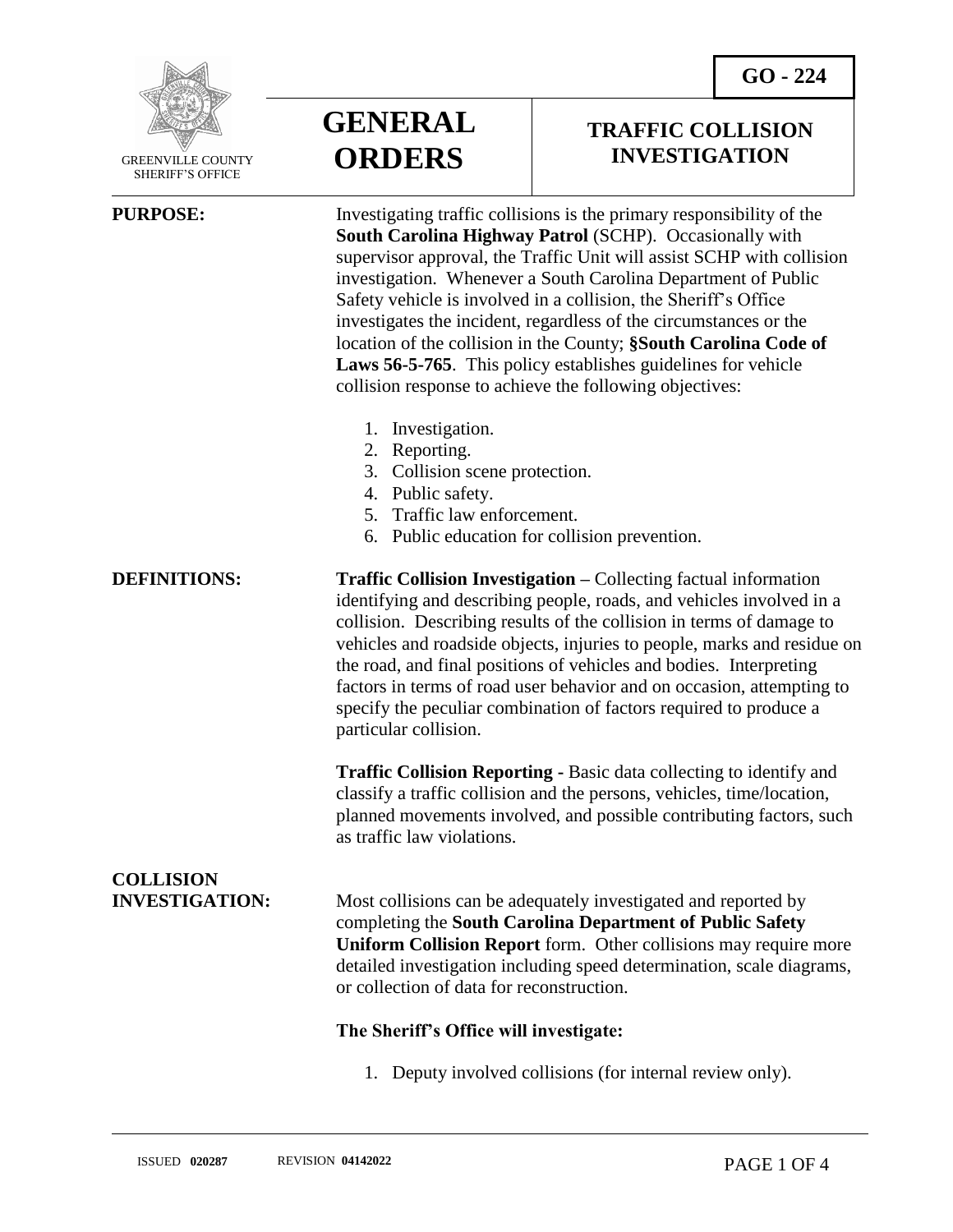j

- 2. Collisions involving SC Department of Public Safety personnel (or others as provided by law).
- 3. Disturbances resulting from traffic collisions.
- 4. When assistance is requested by other law enforcement agencies and approved by the Sheriff or his designee.

**NOTE:** Under exigent circumstances, a traffic supervisor may approve an on-duty traffic unit to investigate a collision not listed above.

#### **Responsibilities of the first deputy responding to the scene of a collision:**

- 1. Administering medical aid to victims.
- 2. Summoning ambulance and/or additional support (fire truck, tow truck).
- 3. Protecting the collision scene.
- 4. Preserving short-lived evidence.
- 5. Establishing a safe traffic pattern around the collision.
- 6. Locating and identifying witnesses.
- 7. Recording information.
- 8. Expediting the removal of vehicles, persons, and debris if no injuries are claimed by persons involved.

Normally, the traffic deputy assigned to the call by Communications is responsible for the investigation, unless otherwise relieved.

**In the event of a serious or complicated collision, the collision reconstruction team can be called for support. In any event, the investigating deputy is responsible for the following:**

- 1. Interviewing principals and witnesses.
- 2. Examining and recording vehicle damage.
- 3. Examining/recording effects of the collision on roadway.
- 4. Taking measurements.
- 5. Having photographs taken.
- 6. Collecting/preserving evidence.
- 7. Exchanging information among principals.
- 8. Timely submission of initial report within 24-hours.

#### **Follow-up activities, if required, include:**

- 1. Collection of off-scene data.
- 2. Obtaining formal statements from witnesses.
- 3. Preparing formal reports for use in court.
- 4. Presenting information to a Collision Reconstructionist.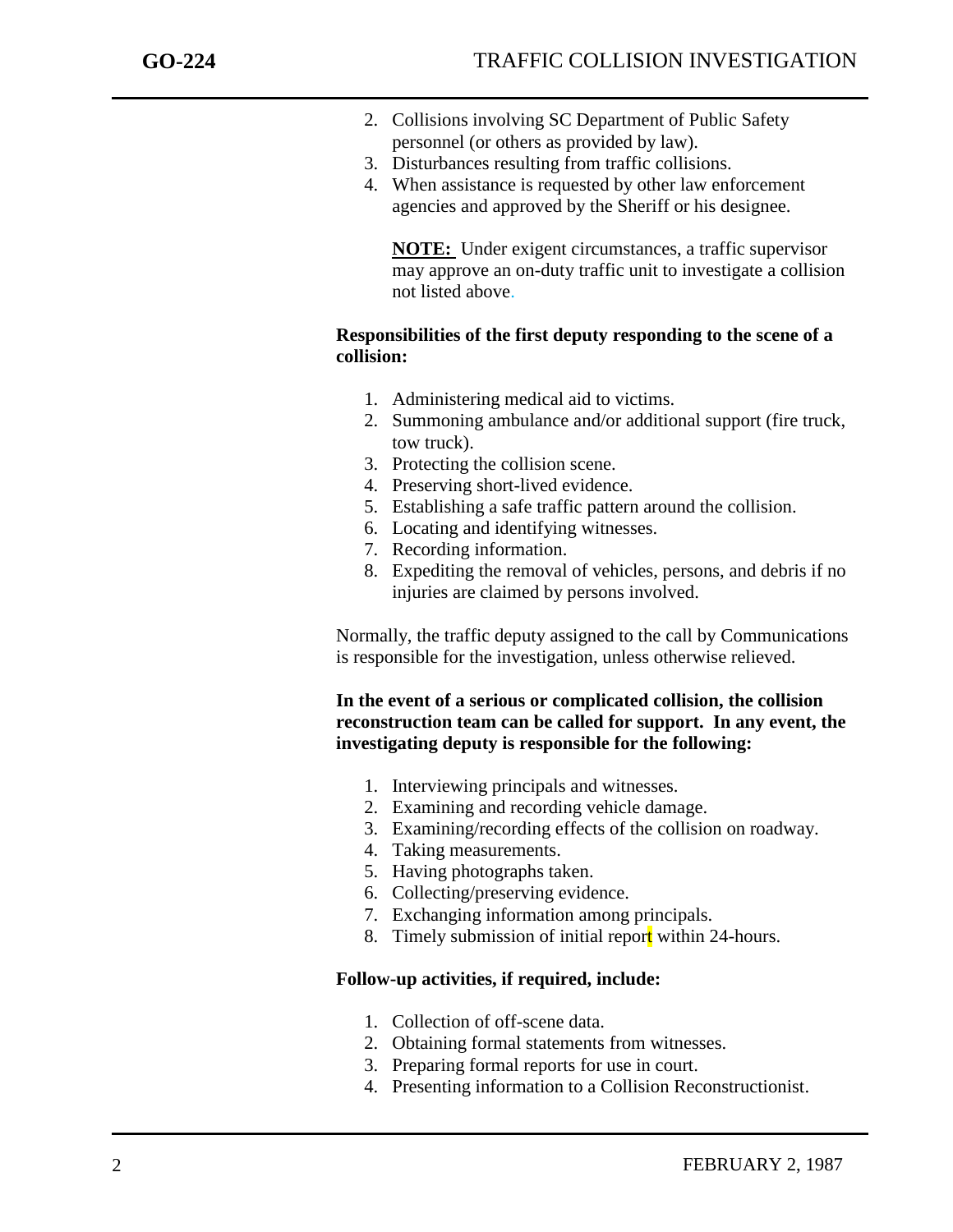j

After consulting with a Traffic Reconstructionist in the Traffic Unit, the investigating deputy may obtain assistance from surveyors, mechanics, physicists, physicians, or other specialists needed to complete the investigation.

**PATROL VEHICLES** - Patrol vehicles are to be equipped with a first aid kit, emergency blanket, fire extinguisher and six (6) flares. In addition, traffic enforcement vehicles are to be equipped with measuring tapes, marking crayons, chalk, paint, templates and other equipment as needed.

**TRAFFIC VEHICLES -** Deputies investigating collisions will take appropriate enforcement action consistent with State law. Private property collisions will normally not involve traffic law violations, but in other cases citations may be issued when evidence clearly indicates a violation.

## **COLLISION RECONSTRUCTION**

**TEAM: A team of specially trained deputies is frequently used to investigate particular vehicle collisions involving SCDPS vehicles or employees and Sheriff's Office Vehicles.** The team consists of Deputies trained in Collision Reconstruction appointed by the Sheriff or his designee and each serves at the Sheriff's pleasure. The team's activities are in addition to their day-to-day duties.

#### **The collision reconstruction team investigates collisions involving:**

- 1. Severe personal injuries or death, deputy or civilian.
- 2. At the request of a supervisor due to special circumstances when significant damage to vehicles or other property occurs.

### **County vehicle collisions will be investigated by a supervisor.**

During the employee's normal tour of duty the affected division supervision will investigate. Division is determined by the employee's assignment in the Sheriff's Office. If the collision occurs outside the employee's normal tour of duty, the on duty Uniform Patrol supervisor will investigate the collision. It is the responsibility of the investigating supervisor to:

- 1. Respond to collision scene.
- 2. Determine circumstances of the collision.
- 3. Make the determination if a traffic unit needs to respond.
- 4. Request photographs.
- 5. Complete an incident report and ensure the employee involved completes a damaged vehicle report documenting damage to a county vehicle.